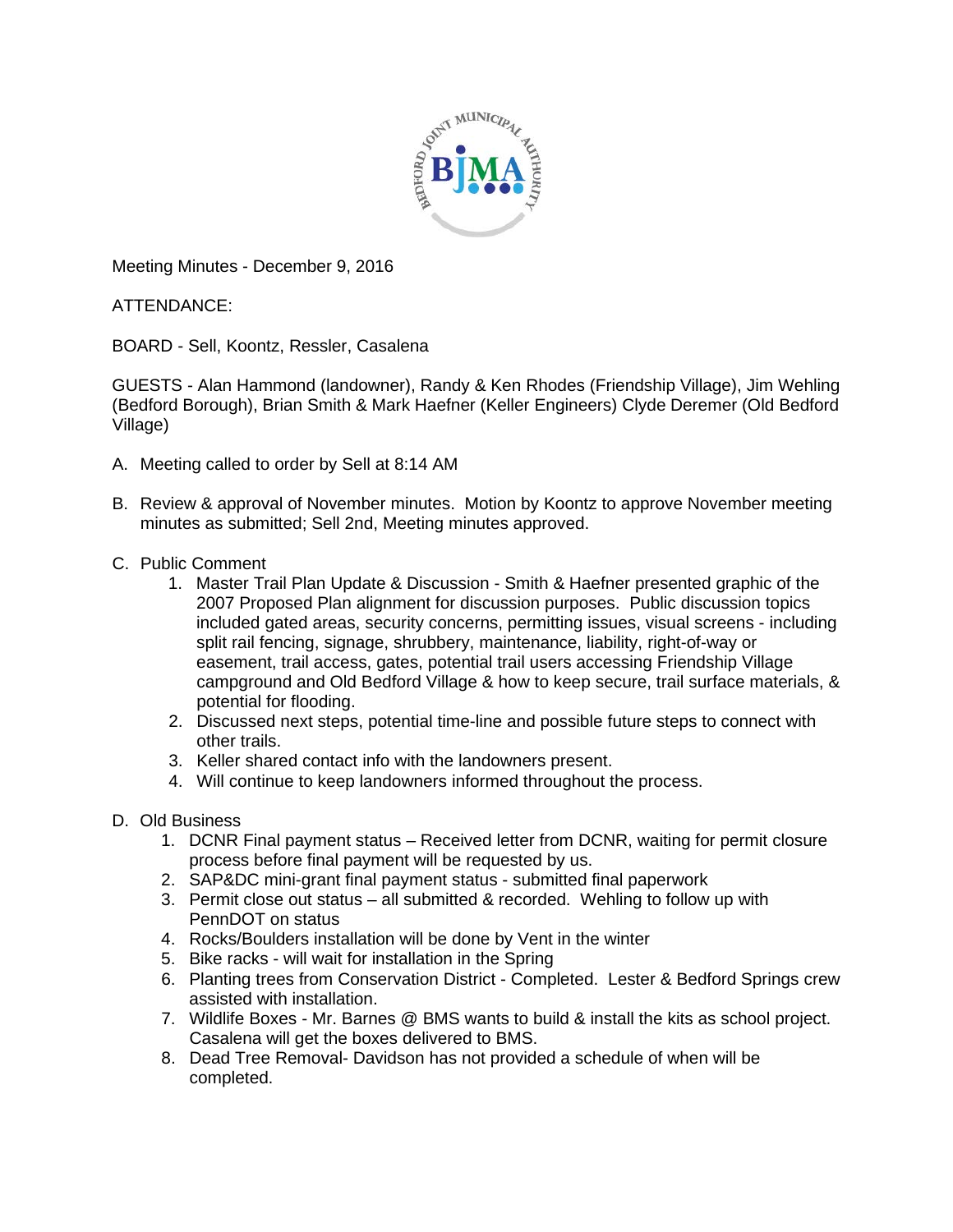#### E. New Business

- 1. Santa Rustic Walk will be tomorrow, December 10th at 10:00.
- F. Reports of Officers
	- 1. Chairman
	- 2. Vice Chairman
	- 3. Secretary 2017 Meeting schedule needs advertised. Ressler will get advertised in the Gazette.
	- 4. Treasurer Treasurers Report & Budget attached *Motion by Ressler to accept report, budget & to pay the one bill. 2nd by Casalena. Motion carried.*
	- 5. Secretary Treasurer Casalena will get the boxes delivered to BMS.

*Motion by Sell to Adjourn Meeting at 9:58 AM, 2nd by Ressler. Meeting adjourned.*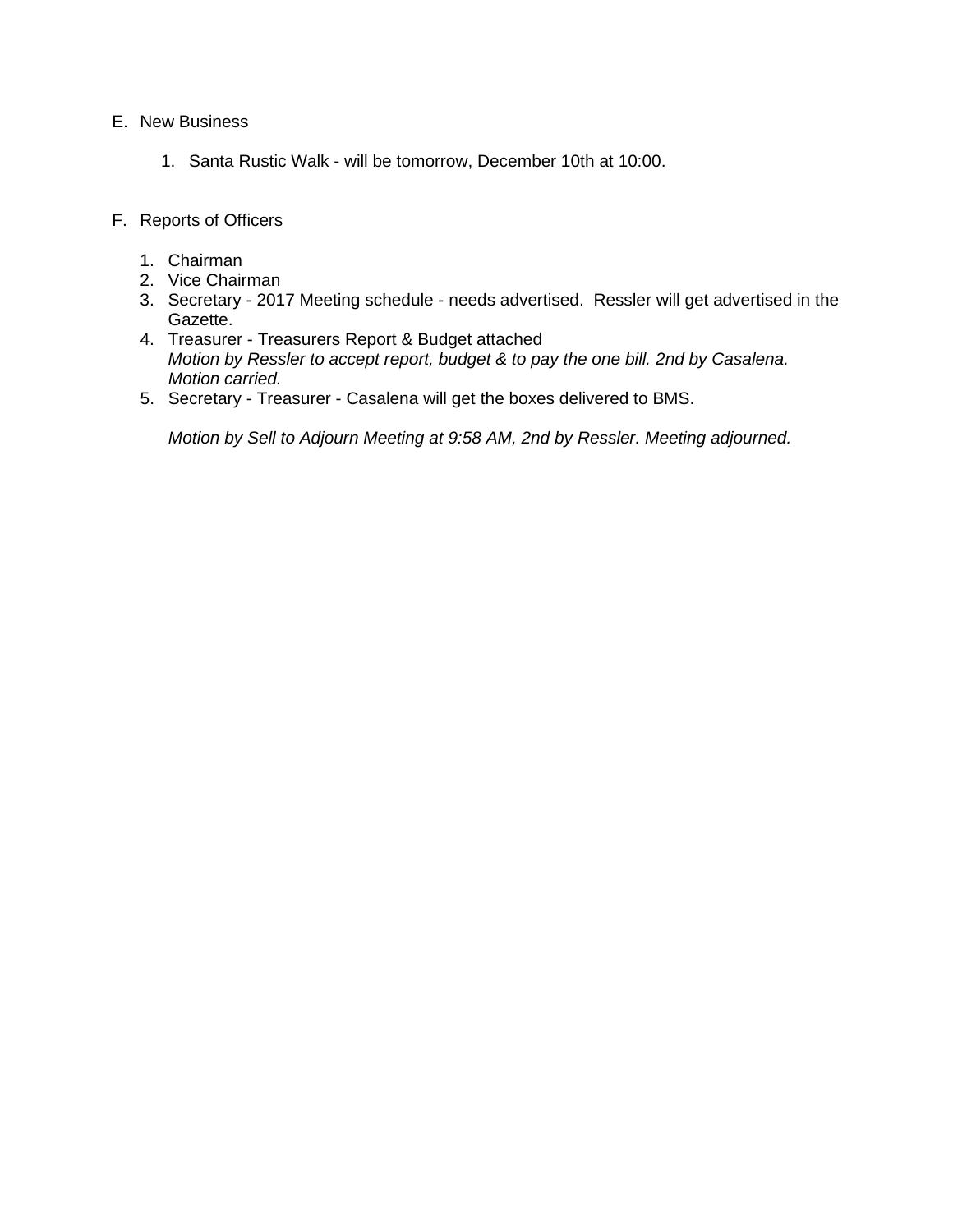BJMA Treasurer's report 12/9/2016

| <b>Current checking</b><br><b>Current savings</b> | 1,088<br>44,957          |
|---------------------------------------------------|--------------------------|
| Total                                             | <u>46,045</u>            |
| Deposits                                          |                          |
| PennDot<br>Fence $4@$60$<br>Interest              | 1,447<br>240<br><u>5</u> |
| <b>Total deposits</b>                             | <u>1.692</u>             |
| <i><b>Disbursements</b></i>                       |                          |
| <b>Attorney Snyder - recording fees</b>           | <u>37</u>                |
| <b>Total Disbursements</b>                        | 37                       |
| Transfer checking to savings                      | <u>1.600</u>             |
| Accounts receivable                               |                          |
| <b>SAPDC</b><br><b>Credit card rebates</b>        | 1,500<br>4               |
| <b>Funds to be billed</b>                         |                          |
| <b>PA DCNR</b>                                    | 57,710                   |